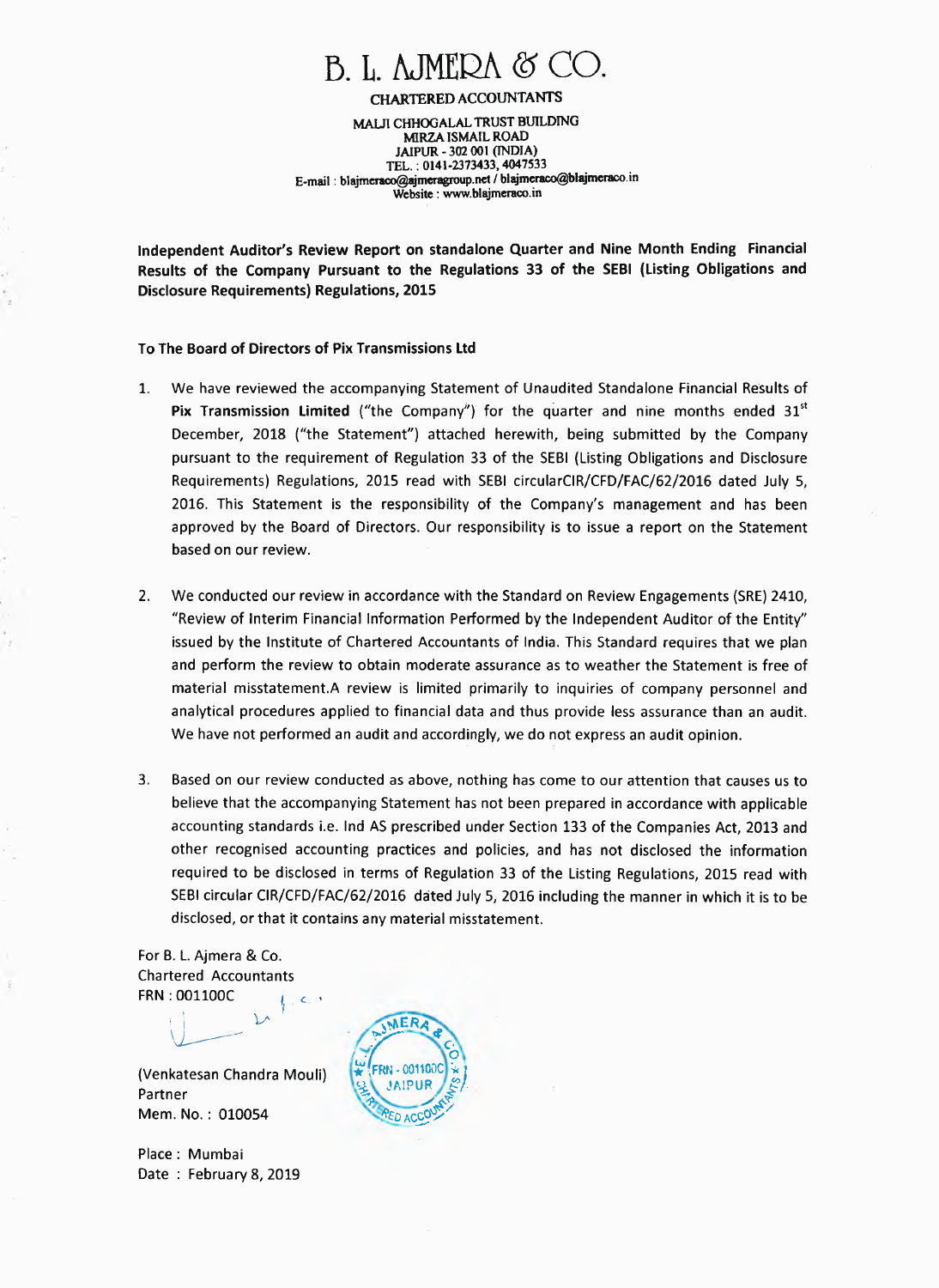## **PIX Transmissions Limited**  Corporate Office: Unit-1208, 12th Floor, One BKC,

Sandra-Kuria Complex, Bandra (East), Mumbai - 400 051. Maharashtra India. tel 91.22. 6138 3000. Fax +91-22-6138 3025 E-mail info corp9pixtrans.com Website www.pixtrans.com



 $\hat{\mathbf{r}}$ 

 $\bar{\psi}$  $\overline{\phantom{a}}$ 

٠,  $\mathcal{X}^{\bullet}_{\mathcal{A}}$ 

Í,

 $\bar{\alpha}$  $\hat{\mathcal{A}}$  $\overline{z}$ 

 $\ddot{\phantom{a}}$  $\frac{1}{2}$  *7).:* , • ; ; • '

## **STATEMENT OF STANDALONE UNAUDITED FINANCIAL RESULTS FOR THE QUARTER ENDED DECEMBER, 31, 2018**

|              |                                                          | <b>UN-AUDITED RESULT</b> |                          |            |                    |            |                   |
|--------------|----------------------------------------------------------|--------------------------|--------------------------|------------|--------------------|------------|-------------------|
| Sr.          |                                                          | <b>QUARTER ENDED</b>     |                          |            | <b>NINE MONTHS</b> |            | <b>RESULT THE</b> |
| No.          | <b>Particulars</b>                                       | 31.12.2018               | 30.09.2018               | 31.12.2017 | 31.12.2018         | 31.12.2017 | <b>YEAR ENDED</b> |
|              |                                                          | 3 Months                 | 3 Months                 | 3 Months   |                    |            | 31.03.2018        |
| $\mathbf{1}$ | <i>Income</i>                                            |                          |                          |            |                    |            |                   |
|              | (a) Revenue from operations                              | 7,355 01                 | 7,212 52                 | 6,711 00   | 21,488.46          | 17,106.00  | 25,087 70         |
|              | (b) Other income                                         | (5998)                   | 387 15                   | 33.00      | 601.97             | 157.00     | 539.36            |
|              | Total Income (a+b)                                       | 7,295.03                 | 7,599.67                 | 6,744.00   | 22,090.44          | 17,263.00  | 26,627.06         |
| $\mathbf{2}$ | <b>Expenses</b>                                          |                          |                          |            |                    |            |                   |
|              | (a) Cost of materials consumed                           | 2,864.68                 | 2,569.02                 | 2,838.00   | 8,304.35           | 7,079.00   | 10,203.50         |
|              | (b) Purchases of stock-in-trade                          |                          |                          |            |                    |            |                   |
|              | (c) Changes in inventories of finished goods,            | 172.82                   | 81903                    | (318.00)   | 692.19             | (925.00)   | (965.95)          |
|              | work-in-progress and stock-in-trade                      |                          |                          |            |                    |            |                   |
|              | (d) Employee benefit expense                             | 1,539.81                 | 1,406.94                 | 1,302.30   | 4,453.72           | 3,440.30   | 5,528.37          |
|              | (e) Finance costs                                        | 274 21                   | 279.67                   | 330.37     | 792.38             | 965.37     | 1,266.83          |
|              | (f) Depreciation, depletion and amortisation expense     | 382 24                   | 378.82                   | 344.41     | 1,132.09           | 1,003.41   | 1,353.39          |
|              | (g) Other Expenses                                       | 1,409.54                 | 1,298 44                 | 1,483 00   | 4,021.52           | 3,992.00   | 4,989.01          |
|              | Total Expenses (a to g)                                  | 6,693.30                 | 6,751.91                 | 5,980.08   | 19,396.26          | 15,555.08  | 22,375.15         |
|              |                                                          |                          |                          |            |                    |            |                   |
| 3            | Profit/(Loss) before exceptional items and tax           | 601.73                   | 847.75                   | 763.92     | 2,694.18           | 1,707.92   | 3,251.91          |
| 4            | <b>Exceptional items</b>                                 |                          |                          |            |                    |            |                   |
| 5            | <b>Profit before tax</b>                                 | 601.73                   | 847.75                   | 763.92     | 2,694.18           | 1,707.92   | 3,251.91          |
| 6            | Tax expense                                              |                          |                          |            |                    |            |                   |
|              | (a) Current tax                                          | 105 00                   | 260 00                   | 330.00     | 745.00             | 480 00     | 920.00            |
|              | (b) Deferred tax                                         | 81.44                    | (2295)                   | 9100       | (151.51)           | 99.00      | 184.73            |
|              | <b>Total Tax Expense</b>                                 | 186.44                   | 237.05                   | 421.00     | 593.49             | 579.00     | 1,104.73          |
|              |                                                          |                          |                          |            |                    |            |                   |
| $\mathbf{7}$ | Profit after tax                                         | 415.30                   | 610.70                   | 342.92     | 2,100.69           | 1,128.92   | 2,147.18          |
|              |                                                          |                          |                          |            |                    |            |                   |
| 8            | Other comprehensive income net of taxes                  |                          |                          |            |                    |            |                   |
| A            | I) Items that will not be reclassified to profit or loss |                          |                          |            |                    |            |                   |
|              | Remeasurement of post employment benefit                 | 125                      | 125                      | (38.69)    | 3.75               | (116.07)   | 5 0 0             |
|              | obligation                                               |                          |                          |            |                    |            |                   |
|              | Other than employment benefit                            |                          | ٠                        | (12013)    |                    | 18.54      |                   |
|              |                                                          |                          |                          |            |                    |            |                   |
|              | II) Income tax relating to Items that will not be        | (0, 36)                  | (0.36)                   | 54 97      | (109)              | 3376       | (173)             |
|              | reclassified to profit or loss.                          |                          |                          |            |                    |            |                   |
| в            | (1) Items that will be reclassified to profit or loss    | $\epsilon$ .             | $\sim$                   | ×.         |                    | ٠          |                   |
|              |                                                          |                          |                          |            |                    |            |                   |
|              | II) Income tax relating to Items that will not be        | $\sim$                   | $\overline{\phantom{a}}$ | $\tau$     | ä.                 | ٠          |                   |
|              | reclassified to profit or loss                           |                          |                          |            |                    |            |                   |
|              | Total Other comprehensive Income for the period          | 0.89                     | 0.89                     | (103.85)   | 2.66               | (63.77)    | 3.27              |
|              |                                                          |                          |                          |            |                    |            |                   |
| 9            | Total Comprehensive Income for the period                | 416.18                   | 611.59                   | 239.07     | 2,103.34           | 1,065.15   | 2,150.45          |
|              |                                                          |                          |                          |            |                    |            |                   |
|              | 10 Oetails of equity share capital                       |                          |                          |            |                    |            |                   |
|              | Paid-up equity share capital                             | 136 25                   | 136 25                   | 136.25     | 136 25             | 136.25     | 136 25            |
|              | Face value of equity share capital                       | 10 00                    | 10 00                    | 10.00      | 10 00              | 10.00      | 10 00             |
|              |                                                          |                          |                          |            |                    |            |                   |
|              | Earning Per Share                                        |                          |                          |            |                    |            |                   |
|              | Basic (In ₹)                                             | 3.05                     | 4.49                     | 1.75       | 15.44              | 7.82       | 15.78             |
|              | Diluted (In ₹)<br>NSMIN                                  | 3.05                     | 4.49                     | 1,75       | 15.44              | 782        | 15.78             |

 $PIX$ 

 $\mathbf{r}$ 



CIN: 125192MH1931PLC024837